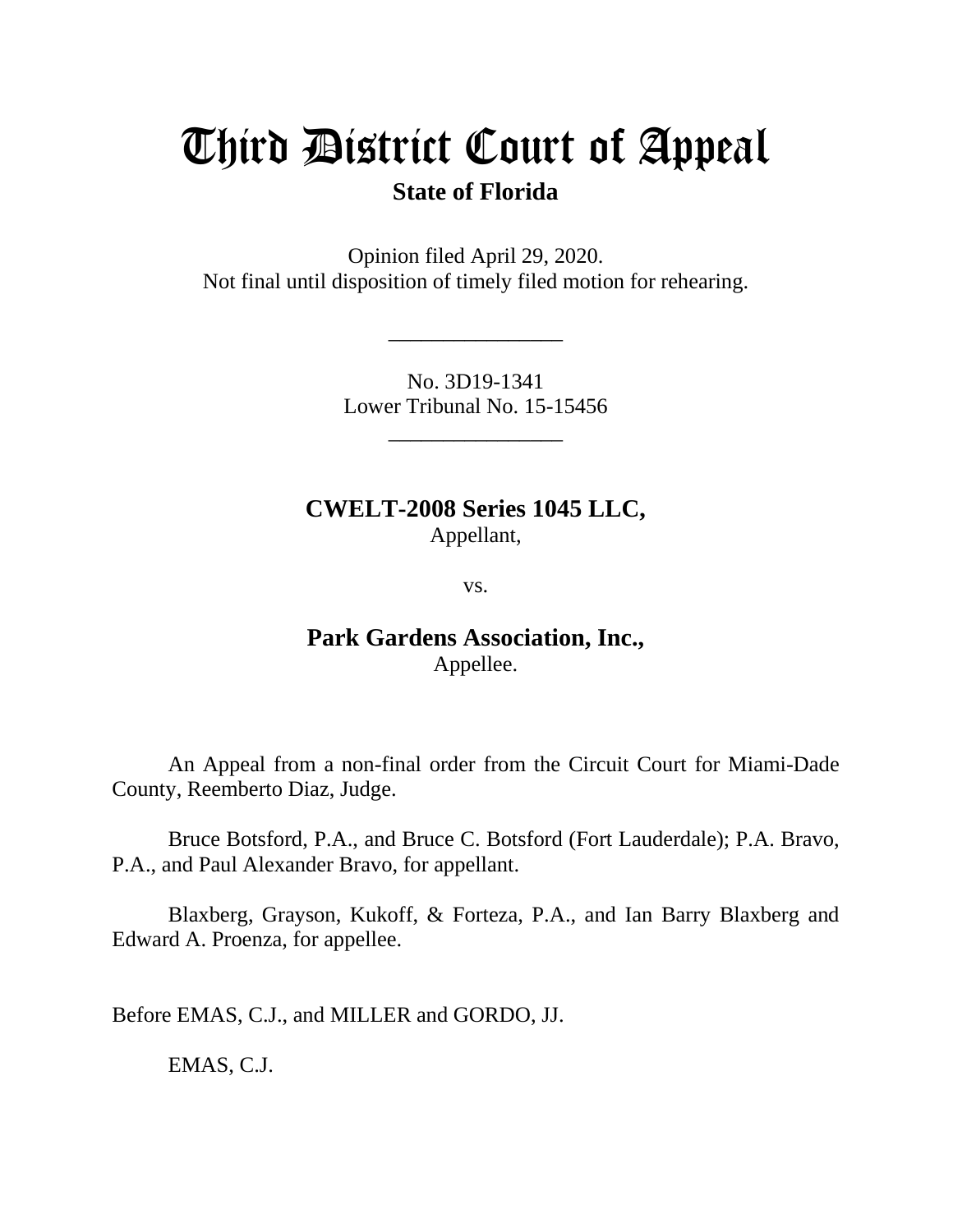#### **INTRODUCTION**

CWELT-2008 Series 1045, LLC ("CWELT") appeals a nonfinal order denying its motion to dismiss the counterclaim of Park Gardens Association, Inc. ("the Association"). CWELT contends that dismissal of the counterclaim was required because the Association failed to comply with the mandatory arbitration provision of Florida's Condominium Act, section 718.1255(4)(a), Florida Statutes (2015). We have jurisdiction, see Fla. R. App. P.  $9.130(a)(3)(C)(iv)$ , and affirm, as CWELT, by its own actions, waived its right to compel the Association's compliance with the arbitration provision.

#### **FACTS AND PROCEDURAL BACKGROUND**

CWELT owns a unit in the Park Gardens Condominium in Miami Beach. CWELT obtained title to the unit in 2014. CWELT intended to renovate the unit, lease the unit for one or two years and then resell it. However, four years before CWELT purchased the unit, the Association had recorded an Amendment to its Declaration of Condominium ("the Amendment") which prohibited any unit owner from leasing a unit for the first two years of ownership without prior written approval of the Board of Directors.

In July 2015, CWELT filed a two-count complaint (for declaratory judgment and breach of the declaration of condominium) seeking a final judgment declaring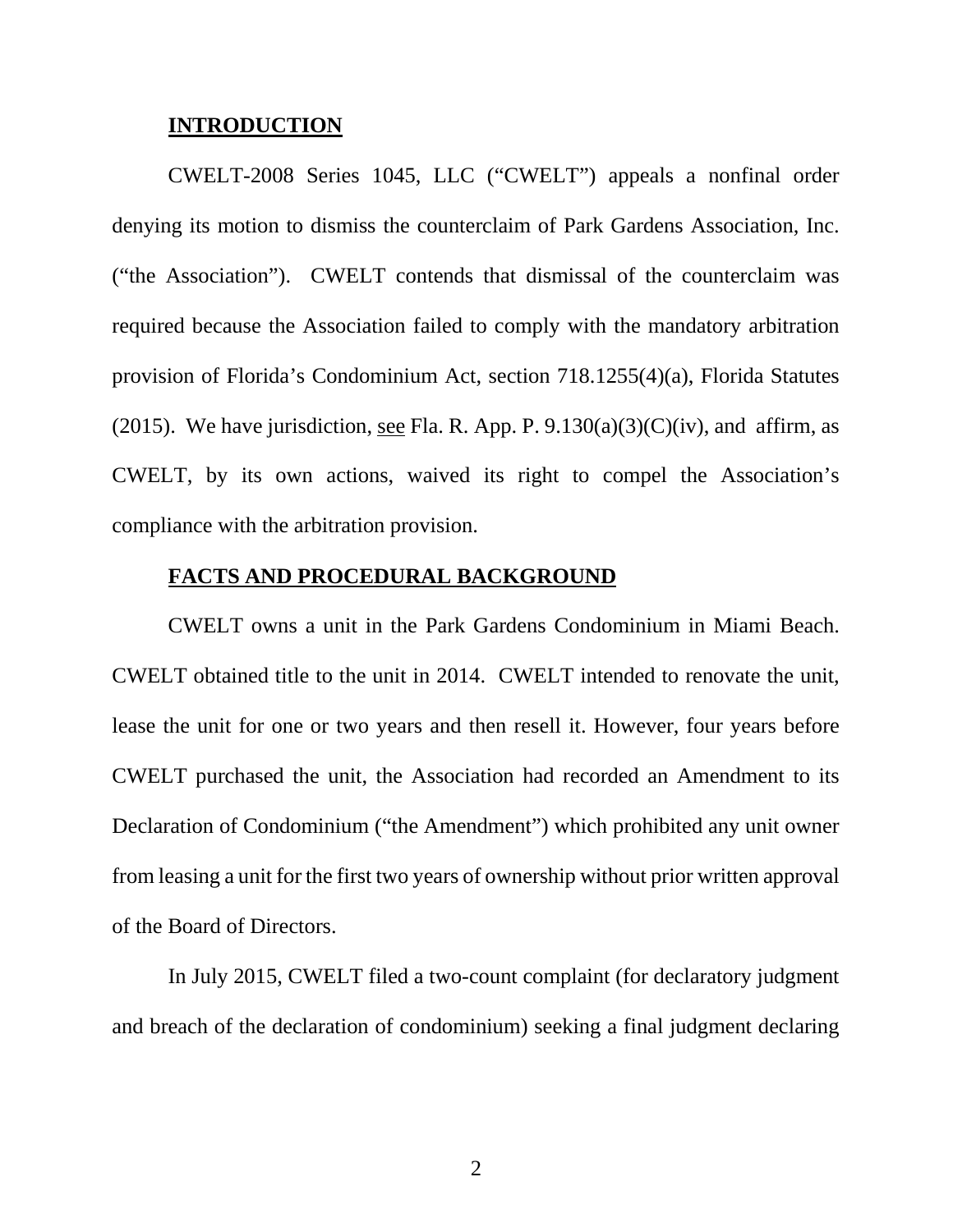the Amendment void and seeking damages for lost rental income due to the Association's reliance on, and enforcement of, the Amendment.

The Association, in August 2015, filed a motion to dismiss CWELT's complaint contending, inter alia, that CWELT's claims were barred by the statute of limitations, and that an earlier amendment to the Declaration of Condominium (recorded in 1990) accomplished the same result as the Amendment being challenged by CWELT.

The parties litigated the case for the next twenty-nine months. In January 2018, CWELT filed its response to the Association's 2015 motion to dismiss. Soon after, the trial court denied the Association's motion to dismiss and directed the Association to file an answer to CWELT's July 2015 complaint. In March 2018, the Association filed its answer and a counterclaim, alleging two breach of contract counts (nuisances and unauthorized tenants), and a count for declaratory judgment.

The Association alleged in its counterclaim that CWELT circumvented the Amendment's leasing restriction and approval process by amending CWELT's Articles of Organization to identify unauthorized tenants as authorized members of CWELT (and thus ostensibly not "tenants," but rather, unit owners who can reside in the unit without complying with the Amendment). The Association's counterclaim sought, inter alia, to enjoin CWELT from violating the Amendment by leasing its unit to "unauthorized tenants," and further sought a declaration by the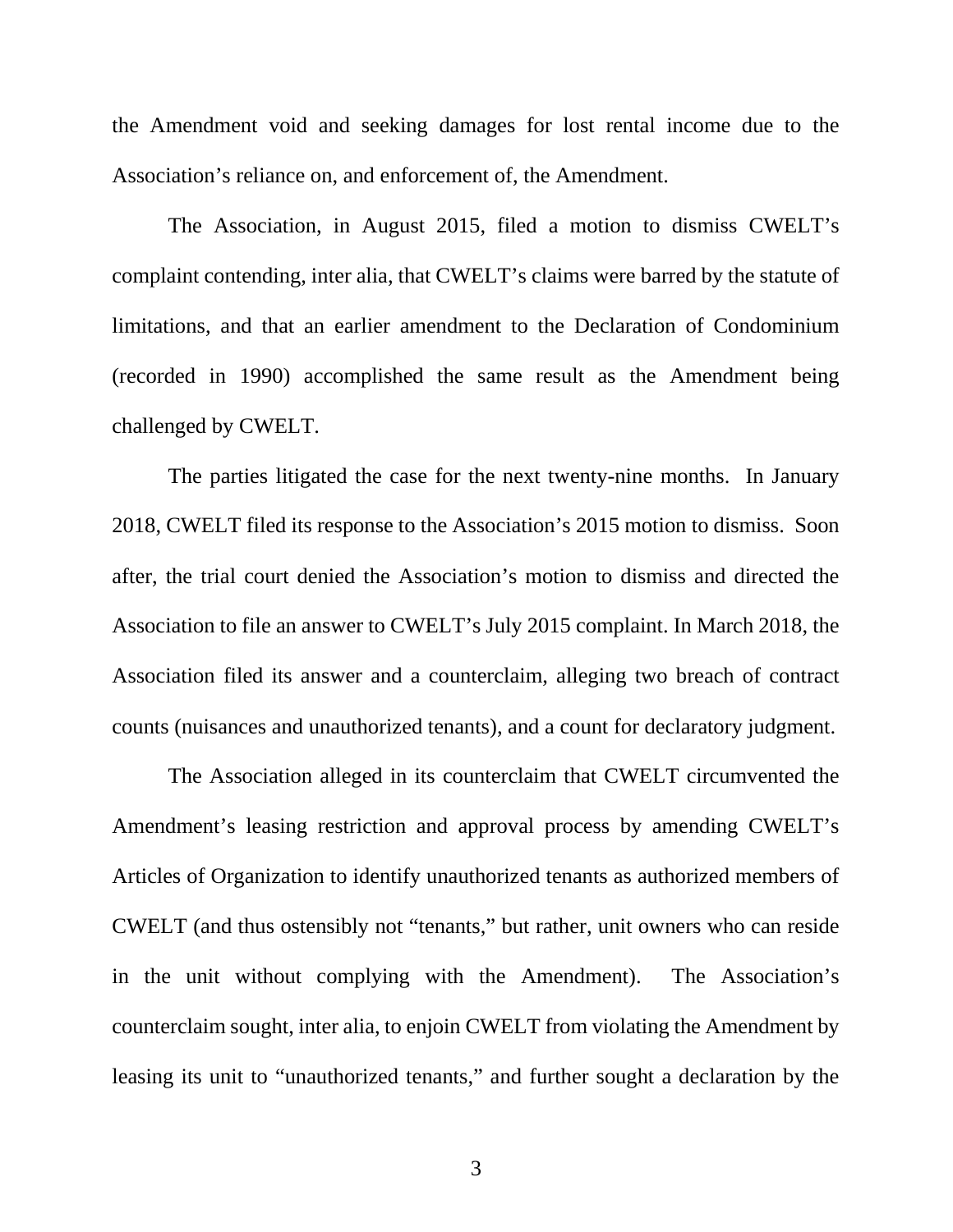trial court that, under the Amendment, "the authorized members of CWELT who reside in the Unit are considered tenants and are required to go through the Association's tenant approval process."

On April 29, 2019, CWELT filed the subject motion to dismiss the counterclaim, contending that, before filing its counterclaim, the Association was required to proceed to nonbinding arbitration under section 718.1255(4)(a). The Association responded that 1) the case (and the Amendment at issue in both the complaint and counterclaim) had been litigated for nearly four years, and thus, requiring arbitration at this point would not serve the express purpose of the statute; and (2) the claims asserted by CWELT in its complaint and those asserted by the Association in its counterclaim are so intertwined that severing them is likely to lead to inconsistent rulings. The trial court denied CWELT's motion to dismiss in an unelaborated order, and the record on appeal contains no transcript of the hearing. This appeal follows.

### **ANALYSIS AND DISCUSSION[1](#page-3-0)**

Chapter 718 of the Florida Statutes is known as the Condominium Act. As expressly provided in section 718.102, the purpose of this chapter is:

> (1) To give statutory recognition to the condominium form of ownership of real property.

<span id="page-3-0"></span><sup>&</sup>lt;sup>1</sup> "This Court reviews de novo a trial court's ruling on a motion to dismiss." <u>Jackson</u> v. Shakespeare Found., Inc., 108 So. 3d 587, 592 (Fla. 2013).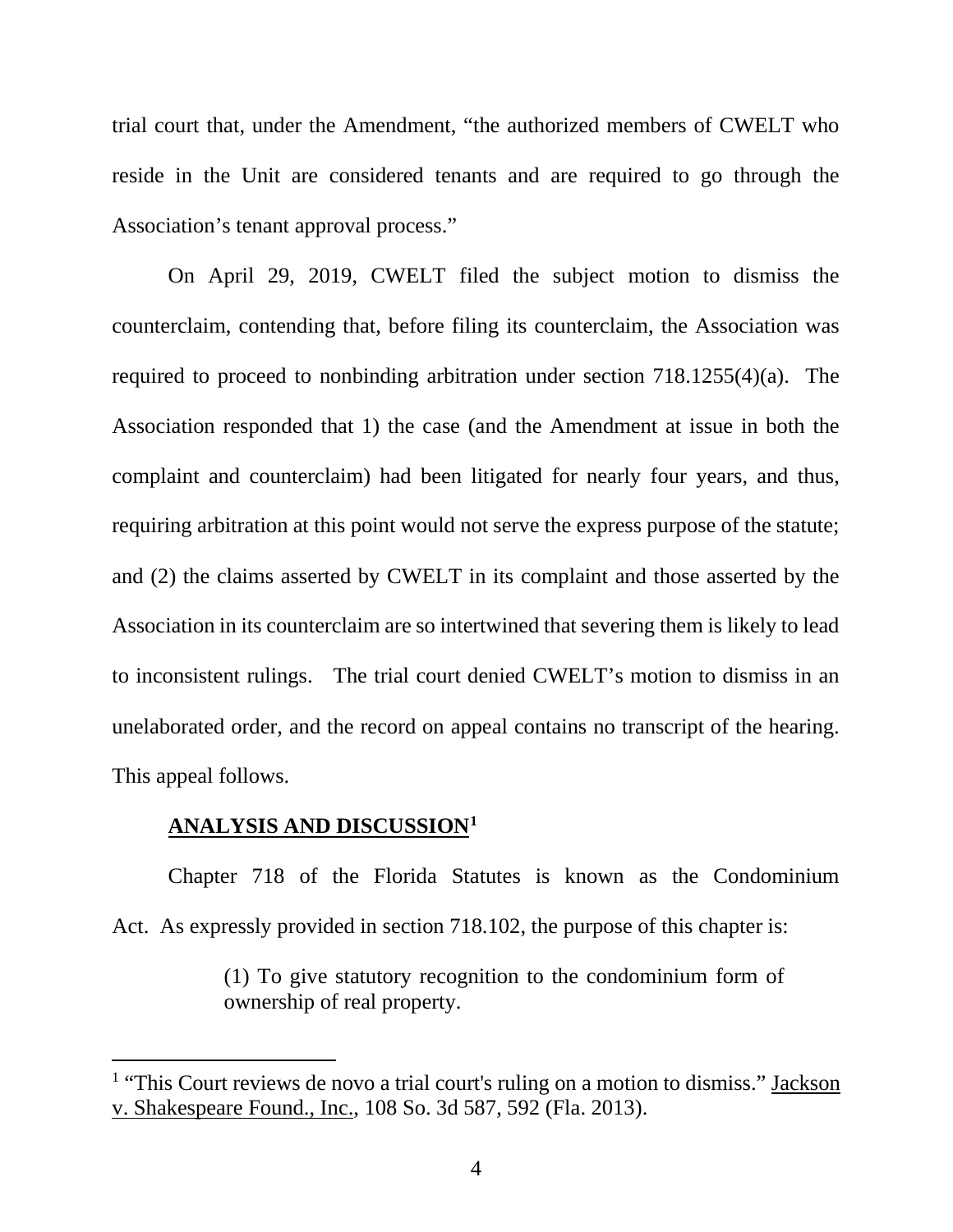(2) To establish procedures for the creation, sale, and operation of condominiums.

This court has further recognized that "the intent of the statute is to increase judicial economy and to reduce the cost of litigation for the parties, *especially the unit owner*, without eliminating either party's right to a trial by jury." Sterling Condo. Ass 'n, Inc. v. Herrera, 690 So. 2d 703, 704 (Fla. 3d DCA 1997) (emphasis added). See also § 718.1255(3), Fla. Stat. (2015) (providing: "The Legislature finds that unit owners are frequently at a disadvantage when litigating against an association. . . . The high cost and significant delay of circuit court litigation faced by unit owners in the state can be alleviated by requiring nonbinding arbitration and mediation in appropriate cases").

To that end, section 718.1255 provides alternative methods (including nonbinding arbitration) for resolving certain condominium-related disputes, and authorizes the Division of Florida Condominiums, Timeshares, and Mobile Homes (a division of the Department of Business and Professional Regulation) to employ attorneys as arbitrators to conduct the arbitration hearings under chapter 718. Section 718.1255 also provides that the decision of an arbitrator, while final, is nonbinding. The parties are not foreclosed from proceeding in a trial de novo unless the parties have agreed that the arbitration shall be binding.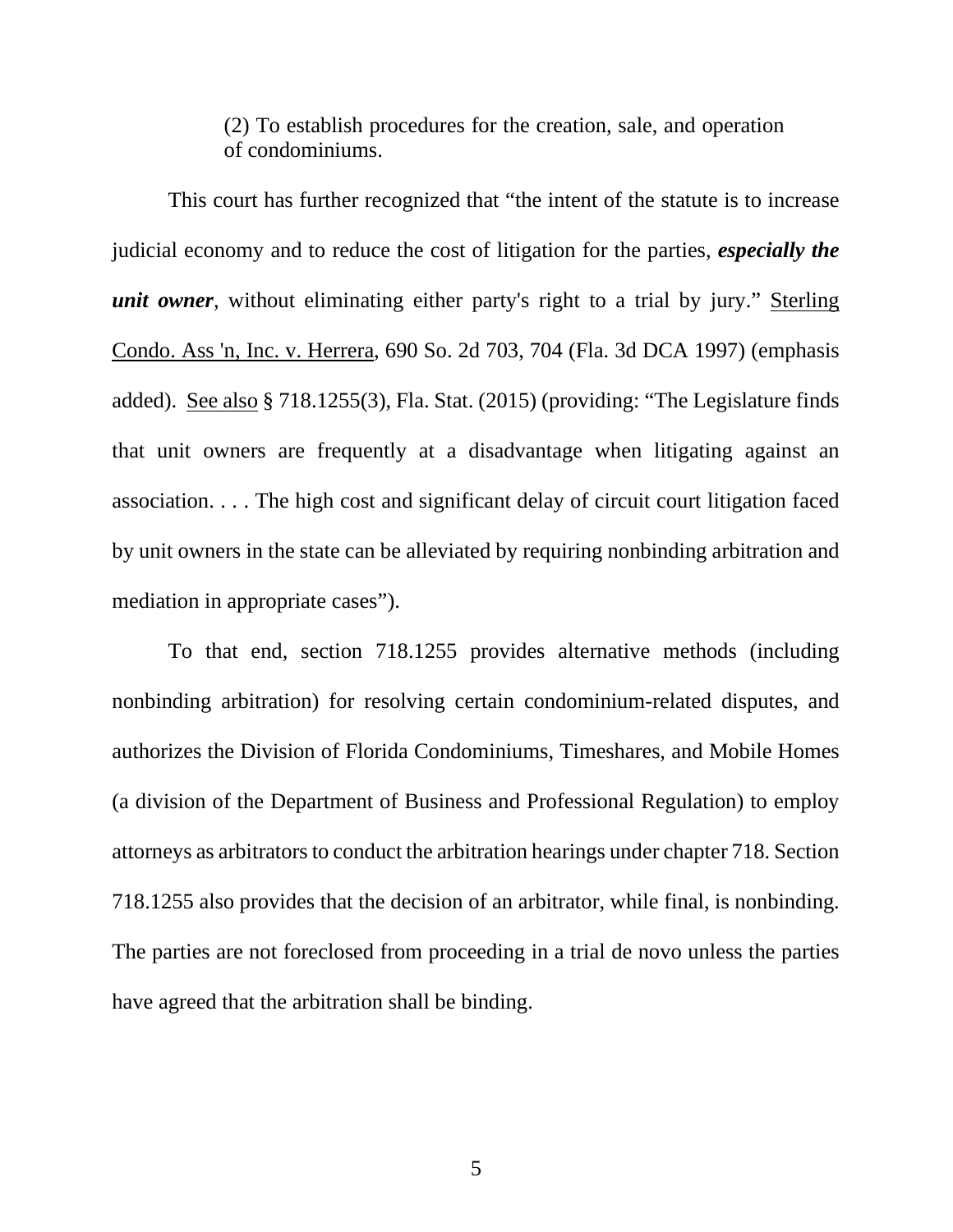Finally, and most relevant to the instant case, section  $718.1255(4)(a)$  provides: "Prior to the institution of court litigation, a party to a dispute shall petition the division for nonbinding arbitration."

The question presented is whether, under the circumstances presented, the Association was required to arbitrate its dispute before filing its counterclaim. In urging affirmance of the trial court's order, the Association relies primarily on our decision in Sterling. In Sterling, 690 So. 2d at 704, the Association sought an injunction against a unit owner after the owner made "substantial structural changes" to her unit without the consent of the association's board of directors. The unit owner answered and filed her own counterclaim. On the eve of trial, the unit owner moved to dismiss the association's lawsuit for failure to comply with mandatory arbitration under section 718.1255(a). The unit owner also voluntarily dismissed her counterclaim at that time. The trial court granted the unit owner's motion and dismissed the association's claim for failure to comply with the mandatory arbitration provision. We reversed that dismissal, holding that (1) "where the parties have litigated in circuit court for over two years, the intent of the statute would not be furthered by compelling arbitration and would, in fact, be contrary to the statute's stated intent," and (2) the unit owner waived her right to compel arbitration by filing an answer and counterclaim and actively litigating the action for two years before asserting the mandatory arbitration provision. Id.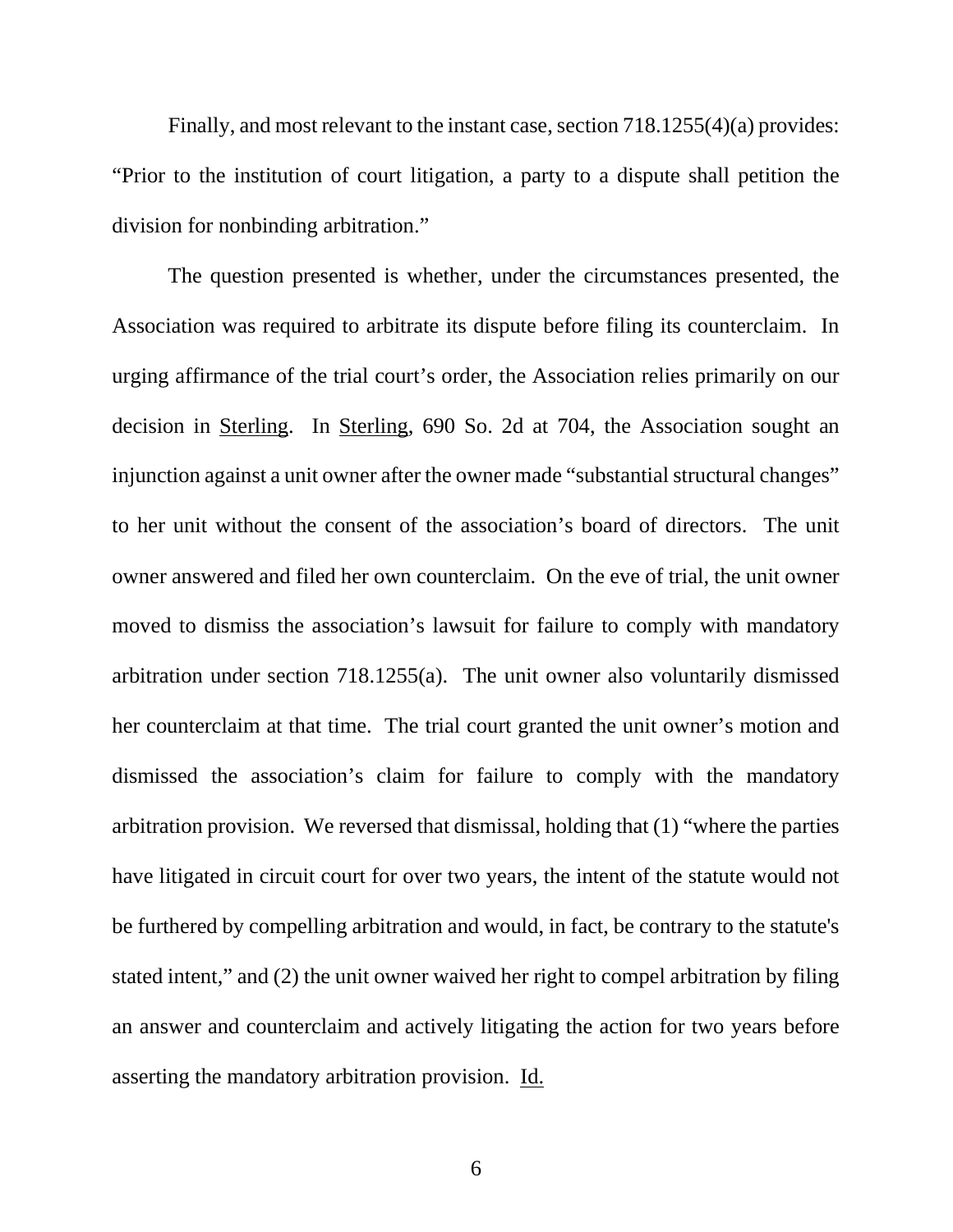We recognize that the facts of the instant case differ somewhat from Sterling. In Sterling, it was the original lawsuit—which had been pending for two years—that was the subject of the dismissal order. Here, by contrast, it was the counterclaim, which had been pending for only one month before CWELT filed the motion to dismiss.

Nevertheless, we conclude that the rationale of Sterling advances our analysis, because the mandatory arbitration provision of section 718.1255(4)(a) applied to the dispute raised in CWELT's 2015 complaint as well as the dispute raised in the Association's 2018 counterclaim. Notwithstanding this, CWELT did not seek to arbitrate the dispute before filing suit against the Association, seeking damages and a declaration that the Amendment (prohibiting the leasing of its unit without authorization) was unenforceable. Indeed, CWELT continued to prosecute its lawsuit for nearly three years, and only after the Association filed its counterclaim in March of 2018 did CWELT raise the specter of mandatory arbitration under section 718.1255.

More importantly, both CWELT (in its 2015 complaint) and the Association (in its 2018 counterclaim) sought relief premised upon the exact same Amendment to the Declaration of Condominium. In other words, the "dispute" contained in CWELT's complaint and the "dispute" contained in the Association's counterclaim, relate to the very same subject matter, constituted a "dispute" as defined by section

7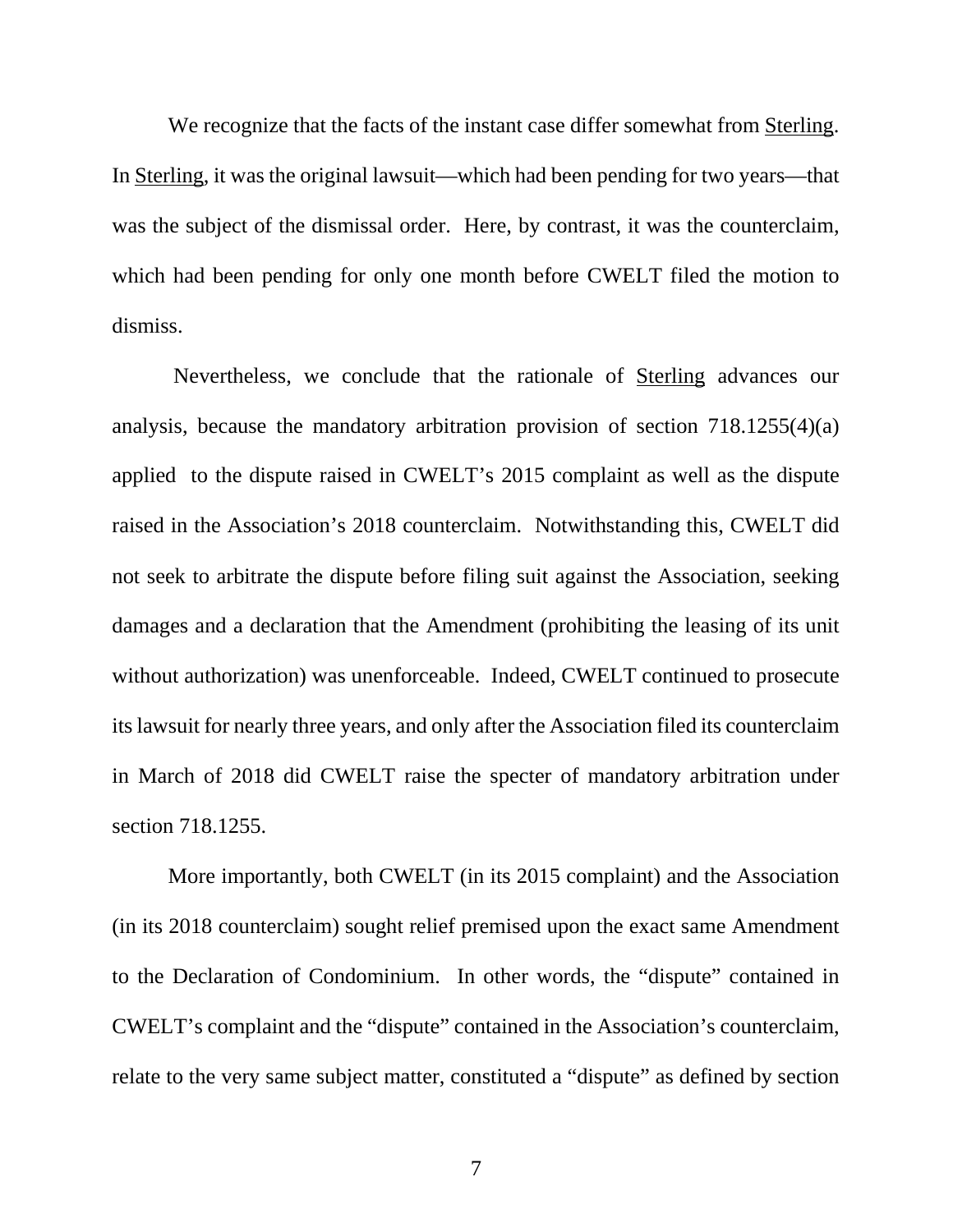$718.1255$  $718.1255$  $718.1255$ , and were both subject to the mandatory presuit arbitration procedure in section  $718.1255(4)(a)$ . We hold that, by its own action (and inaction), CWELT waived the right to assert that the Association could not file its counterclaim without first complying with that same statute.

In reaching this conclusion, we find most helpful the Second District's analysis in Hawkins v. James D. Eckert, P.A., 738 So. 2d 1002 (Fla. 2d DCA 1999). In Hawkins, a law firm sued a former client to recover unpaid attorney's fees claimed to be owed under a written contract with an arbitration provision. The former client answered and filed a counterclaim against the firm. In response, the firm moved to compel arbitration of the counterclaim in accordance with the written contract providing for mandatory arbitration of any fee disputes.

The trial court granted the motion to compel arbitration, and the former client appealed. The law firm argued that, although it waived its right to arbitrate the fee dispute by filing the complaint, the right to demand arbitration was "revived" when the former client filed her counterclaim. Id. at 1003. Our sister court rejected that argument and reversed, holding that the former client's counterclaim "did not alter

<span id="page-7-0"></span><sup>&</sup>lt;sup>2</sup> Under the statute, "a dispute" is "any disagreement between two or more parties that involves," among other things, "[t]he authority of the board of directors, under this chapter or association document to [] [r]equire any owner to take any action, or not to take any action, involving that owner's unit or the appurtenances thereto." § 718.1255(1)(a)1, Fla. Stat. (2015).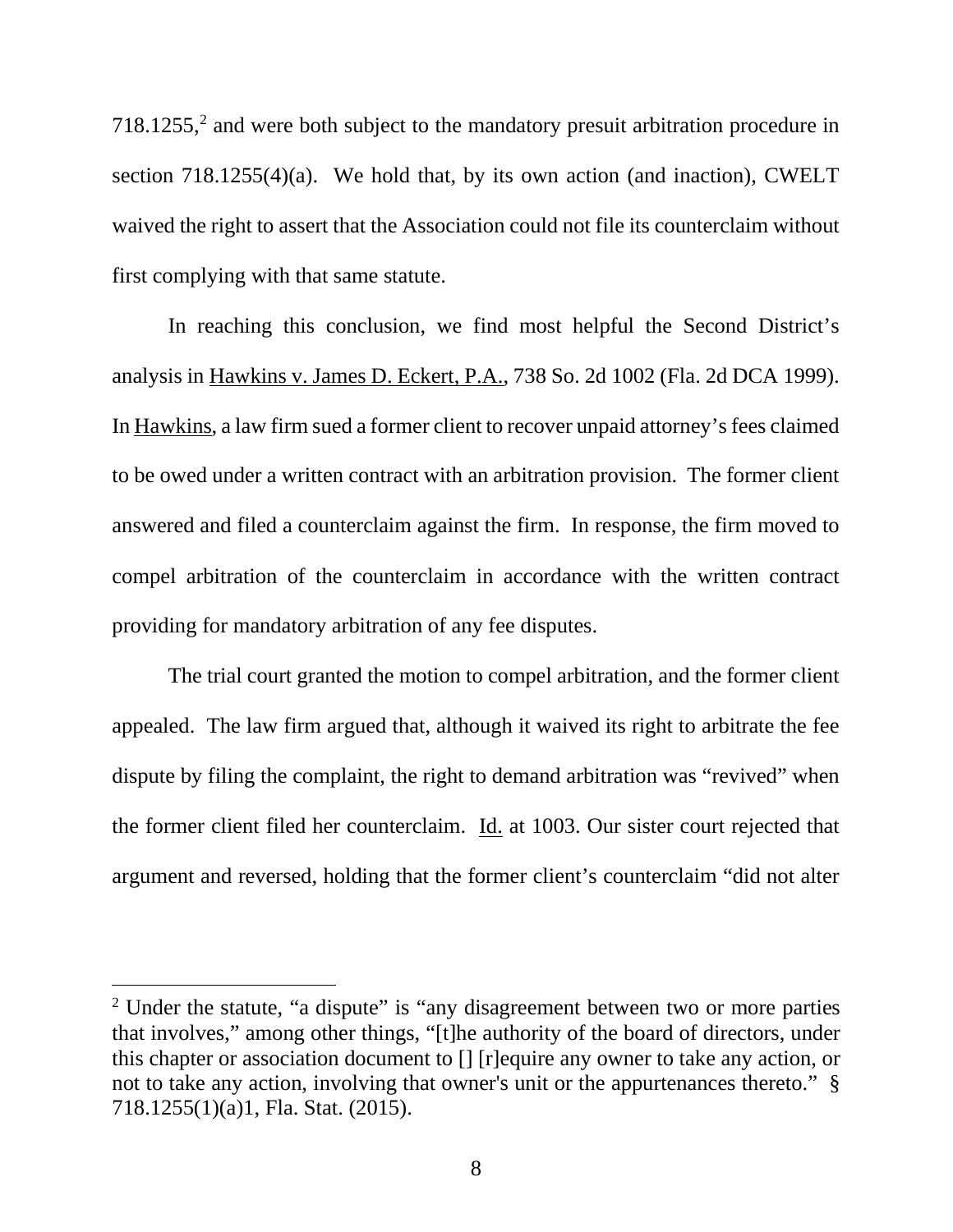the scope and nature of the litigation to the extent that it revived the [law firm's] previously waived right to demand arbitration." Id.

In like fashion, the requirement of presuit arbitration was waived when CWELT initially filed its complaint without first complying with section 718.1255(4)(a). The Association's counterclaim, filed nearly three years into the litigation, did not revive CWELT's right to compel arbitration under section 718.1255(4)(a), because the counterclaim did not alter the scope and nature of the litigation. To the contrary, the parties' claims are flip sides of the same coin: CWELT's complaint sought a declaration that the Amendment is void and sought damages for loss rental income; the Association's counterclaim sought enforcement (and by necessity a declaration of the validity) of the very same Amendment prohibiting CWELT from leasing the unit to unauthorized tenants without the Board of Directors' approval. See also Chaikin v. Parker Waichman LLP, 253 So. 3d 640, 645 (Fla. 2d DCA 2017) (reaffirming Hawkins and holding: "As in Hawkins, by pursuing relief in the trial court based upon the Partnership Agreement, [plaintiff] waived its right to compel arbitration of [defendant's] counterclaims, which were also based upon the Partnership Agreement"); Owens & Minor Med., Inc. v. Innovative Mktg. and Distrib. Servs., Inc., 711 So. 2d 176, 177 (Fla. 4th DCA 1998) (affirming trial court's denial of plaintiff's motion to compel arbitration of defendant's counterclaim and holding: "[T]he counterclaim does not involve issues